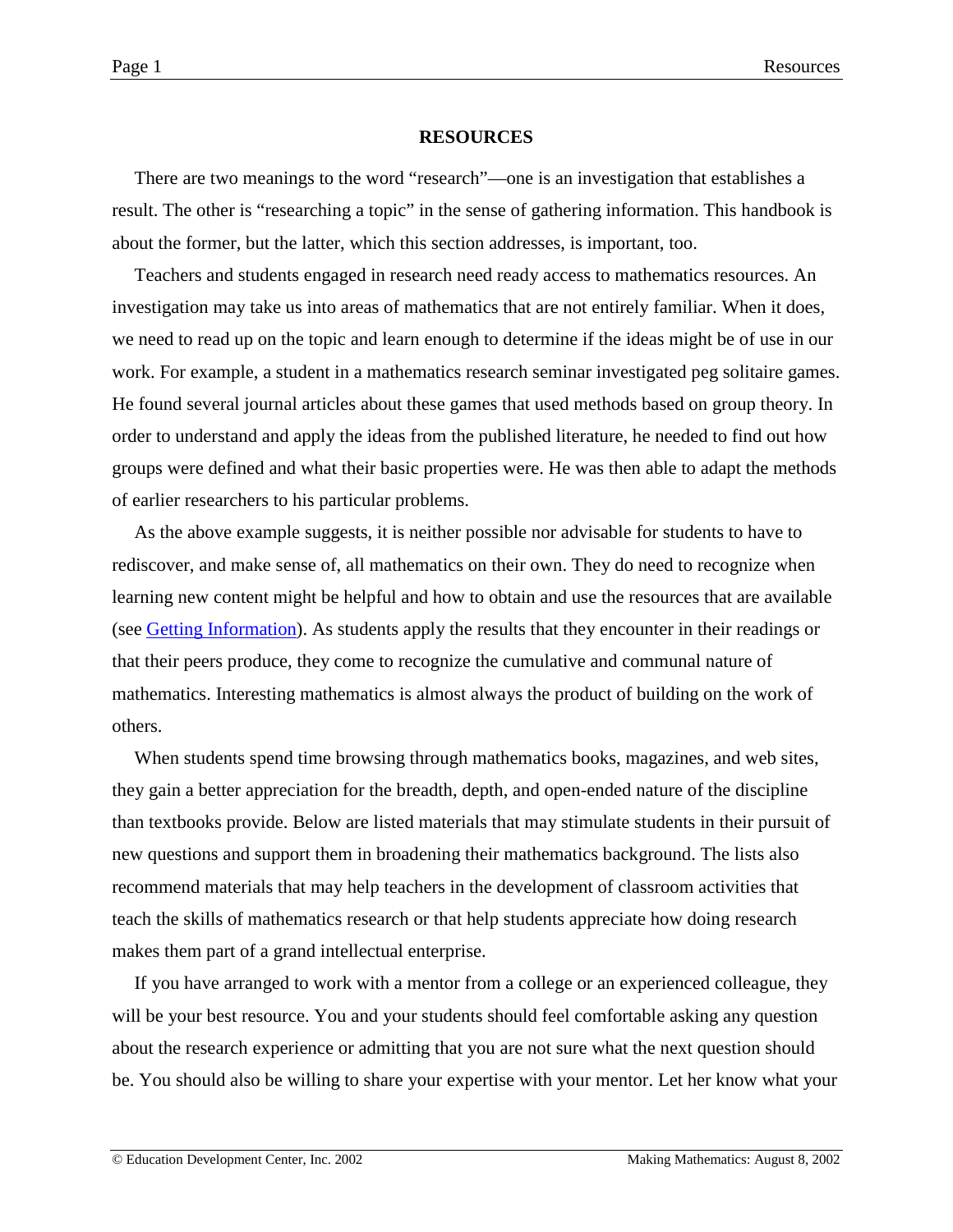goals are and what approaches you think might work in your particular teaching setting. Work with her to explore possible activities, questions, and responses that you might use with your students. Be sure to email, fax, or mail copies of as much of your students' work as possible. The more that your mentor can see the type of mathematical thinking that is taking place, the more useful will be the comments that you get back.

Many of us who want to make research a part of our curricula have found that we need to take the time to engage in a research effort ourselves. These investigations help us to enhance our own skills and to appreciate the frustrations and excitement that our students face (see [Teacher](http://www2.edc.org/makingmath/handbook/teacher/StudentAndTeacherAffect/StudentAndTeacherAffect.asp#TeacherAffect) [Affect](http://www2.edc.org/makingmath/handbook/teacher/StudentAndTeacherAffect/StudentAndTeacherAffect.asp#TeacherAffect) in [Student and Teacher Affect\)](http://www2.edc.org/makingmath/handbook/teacher/StudentAndTeacherAffect/StudentAndTeacherAffect.asp). You can ask your mentor if she will provide advice as you work through a project (either before you begin with your students or at a later date—some teachers have found the summer to be a good time for this work). Find a colleague who would like to join in—make your own research community! Posing new mathematics questions, getting stuck, and thinking about our own thinking as we try to solve a problem is an essential part of our professional development.

Lastly, be sure to take full advantage of the Making Mathematics online materials (the [projects](http://www2.edc.org/makingmath/mathproj.asp) and their teaching notes, the [Teacher Handbook,](http://www2.edc.org/makingmath/handbook/teacher/http://www2.edc.org/makingmath/handbook/teacher/handbookTOC.asp) and the [Mathematics Tools\)](http://www2.edc.org/makingmath/mathproj.asp#rstool).

**BOOKS** (see the bibliographies of other teacher handbook chapters as well)

#### **Mathematicians**

Albers, Donald and G. Alexanderson (1985). *Mathematical people: profiles and interviews*. Boston, MA: Birkhauser.

Students develop a sense of the growth of the mathematics by studying both the history and present life of the discipline. Reading about mathematicians and the problems that interest them dispels any notion that math is simply a linear sequence from arithmetic to Calculus (see the [Problem Posing](http://www2.edc.org/makingmath/handbook/teacher/ProblemPosing.asp) [appendix\)](http://www2.edc.org/makingmath/handbook/teacher/ProblemPosing.asp#Appendix). These interviews also put varied human faces on a stereotyped field. The interviews in Mathematical People (the one with Persi Diaconis is a favorite of mine) make for effective homework assignments. Students are impressed with the creativity and challenges that the mathematicians face and often curious about the problems discussed. A similar resource is the NOVA Video "The Proof" about Andrew Wiles' proof of Fermat's Last Theorem. A transcript of the interview with Wiles and educator's pages about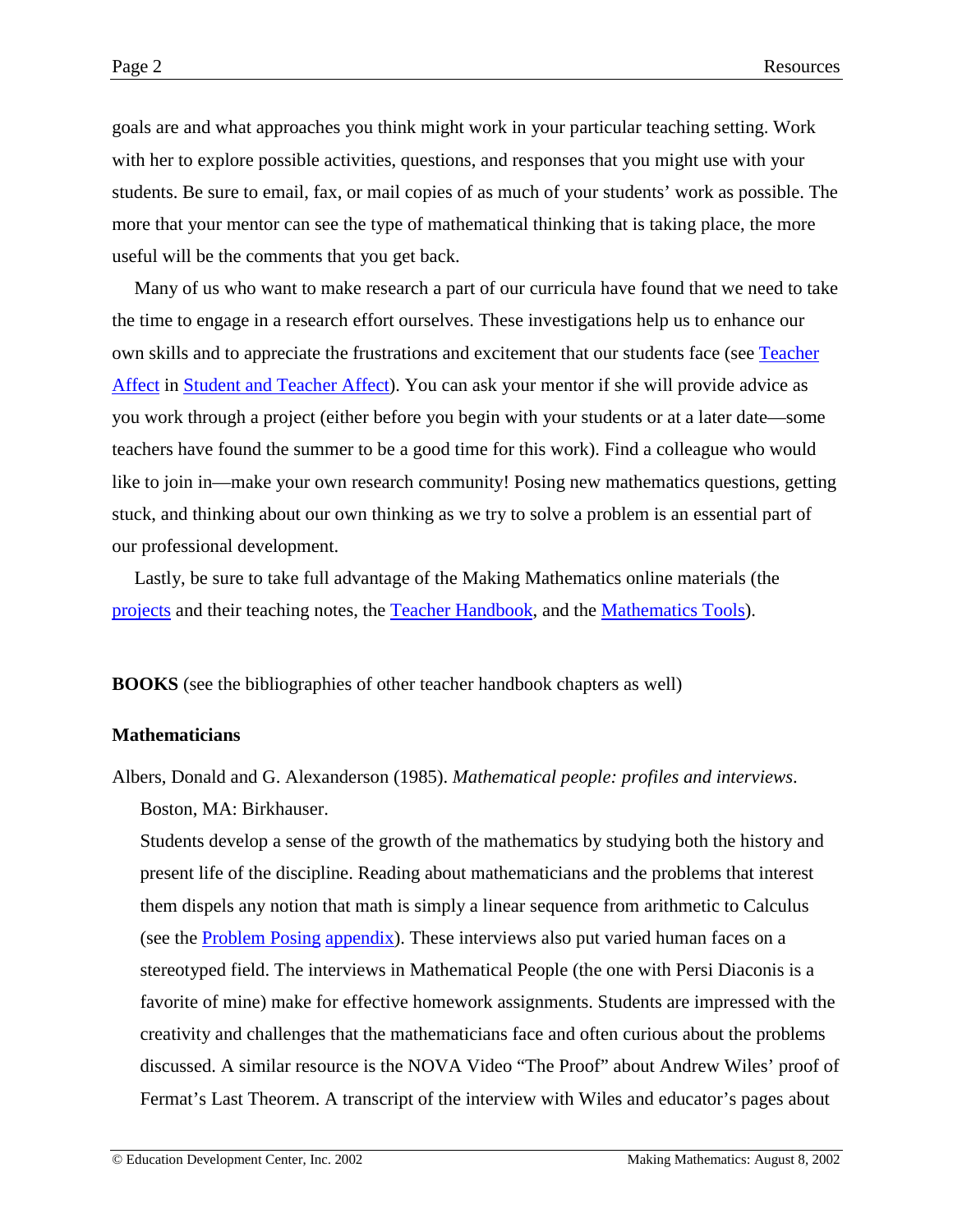this video can be found online at [http://www.pbs.org/wgbh/nova/proof.](http://www.pbs.org/wgbh/nova/proof) The video can be ordered from Nova Videos (1-800-255-9424).

Books on the history of mathematics (your choice).

- Students often think that the subject is complete. Share with them stories of mathematicians creating new mathematics (see the series What's Happening in the Mathematical Sciences by Barry Cipra below) and encourage them to see that they are continuing the process of extending the discipline themselves.
- Cipra, Barry. *What's happening in the mathematical sciences, volumes [1,](http://www.ams.org/bookstore?fn=20&arg1=genint&item=HAPPENING-1) [2,](http://www.ams.org/bookstore?fn=20&arg1=genint&item=HAPPENING-2) [3,](http://www.ams.org/bookstore?fn=20&arg1=genint&item=HAPPENING-3) and [4](http://www.ams.org/bookstore?fn=20&arg1=genint&item=HAPPENING-4)* USA: [American Mathematical Society.](http://www.ams.org/bookstore/)

Four interesting collections of accessible essays on recent research results, many with applications to other disciplines, written for the lay reader.

#### **The Research Process**

Becker, Jerry and Shigeru Shimada, Eds. (1997). *The open-ended approach: a new proposal for teaching mathematics.* Reston, Virginia: [NCTM.](http://www.nctm.org/)

This is a translation of a wonderful Japanese book with essays on problem-creation and lesson-planning with the goal of developing higher order thinking skills.

Davis, Philip and Reuben Hersh (1981). *The mathematical experience*. Boston, Massachusetts: Houghton Mifflin Company.

An extensive collection of essays on the nature, process, and philosophy of mathematics and on important mathematical results. Many of the essays make good reading assignments for a research course.

- Gerver, Robert (1997). *[Writing math research papers](http://www.keypress.com/catalog/products/supplementals/Prod_WriteMathPprs.html)*. Berkeley, CA: [Key Curriculum Press.](http://www.keypress.com/) A good general guide about doing mathematics research. It is written so that high school students themselves can use it. It also includes advice for teachers developing a research course. The chapters address not only writing mathematics but also finding questions, proof, and oral presentations.
- Mason, John with Leone Burton and Kaye Stacey (1985). *[Thinking Mathematically](http://www.aw.com/product/0,2627,0201102382,00.html)* (*revised edition*). Harlow, England: [Addison-Wesley.](http://www.aw.com/)

This book provides activities and lots of advice about working on problems. It could be used as a text for a research class.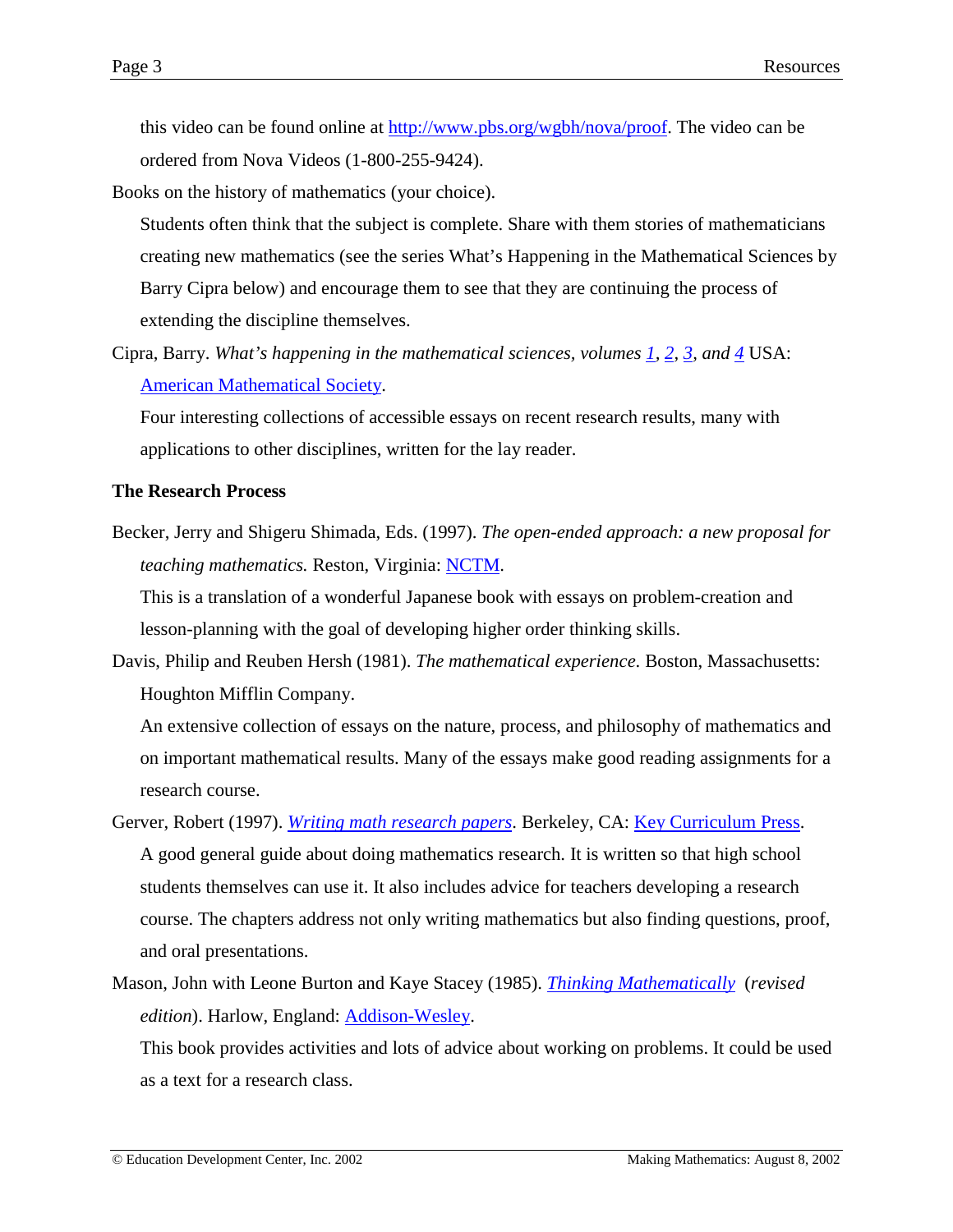# **Research Content**

Books by Martin Gardner.

Gardner's collection of essays are stimulating introductions to countless important and recreational areas of mathematics. The problems are accessible to students while offering extensions that range from reasonable to still unsolved.

- [COMAP](http://www.comap.org/) (1997). *[For all practical purposes,](http://www.whfreeman.com/comap/) 4th ed.* New York, New York: [W. H. Freeman.](http://www.whfreeman.com/) An engaging textbook on a wide range of mathematical topics (e.g., graph theory, non-Euclidean geometry) and their applications. Many of these topics can be the starting point for additional explorations (both pure and applied).
- Stephenson, Frederick (1992). *Exploratory problems in mathematics*. Reston Virginia: [NCTM.](http://www.nctm.org/) Introductory essays on doing mathematics investigations and 60 project ideas with multiple questions and hints for each.

## **References**

Borowski, E. J. and J. M. Borwein (1991). *Mathematics: the HarperCollins dictionary.* New York, New York: HarperPerennial.

A thorough dictionary that works at the high school level. A good mathematics dictionary is particularly helpful when students are [reading technical literature.](http://www2.edc.org/makingmath/handbook/teacher/GettingInformation/GettingInformation.asp#ReadingTechnicalLiterature)

Wells, David (1986). *The Penguin dictionary of curious and interesting numbers.* London, England: Penguin Books.

A fun resource to flip through. Students will discovery many new ideas in number theory and be stimulated to explore further.

Wells, David (1991). *The Penguin dictionary of curious and interesting geometry.* London, England: Penguin Books.

Same as above only with many beautiful and less well-known geometry results.

# **PERIODICALS**

The College Mathematics Journal (published by the [Mathematical Association of America.](http://www.maa.org/) Look at back issues for the Student Research Project column, which presents interesting project ideas.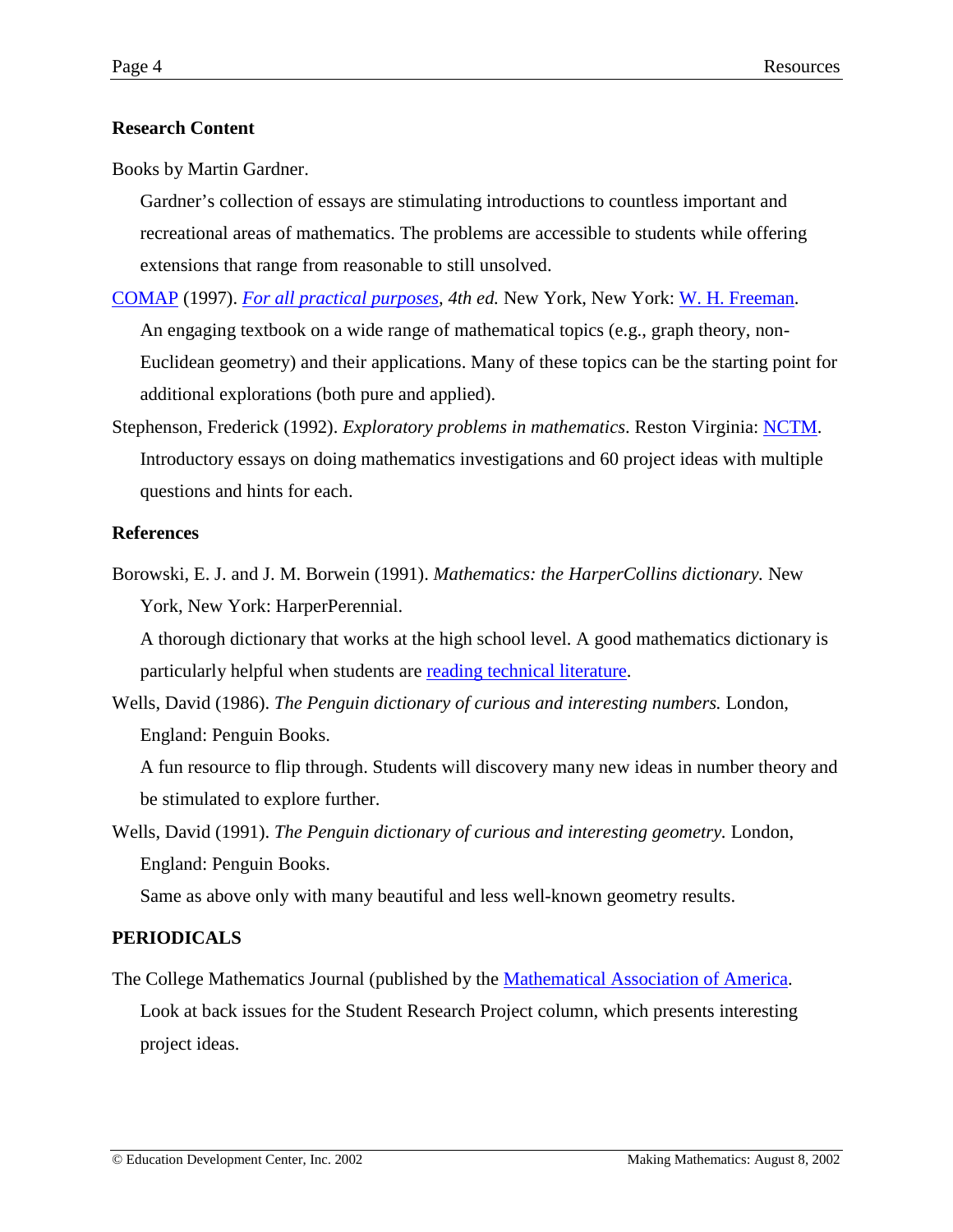## [The Mathematical Gazette](http://www.m-a.org.uk/eb/mg/index.htm) (UK).

The Gazette publishes articles about the teaching and learning of mathematics, with a focus on the 15-20 age range, and expositions of attractive areas of mathematics. Regular sections include letters, extensive book reviews and a problem corner.

The [NCTM](http://www.nctm.org/) magazines [Mathematics Teacher a](http://www.nctm.org/mt/)nd [Mathematics Teaching in the Middle School](http://www.nctm.org/mtms) frequently have problems and articles that make for good research investigations.

## **WEB SITES**

- Cut the Knot at [http://www.cut-the-knot.com](http://www.cut-the-knot.com/) has information on countless mathematics topics. A fun site for students to explore. The site includes an excellent list of links to other math sites at [http://www.cut-the-knot.com/collection.html.](http://www.cut-the-knot.com/collection.html)
- The Math Forum at  $\frac{http://mathforward/is}$  is the pre-eminent K-12 mathematics web site with a search engine for finding out about most mathematics topics of interest.
- The Math Archives at [http://archives.math.utk.edu](http://archives.math.utk.edu/) is an extensive resource with lesson plans, software, links, and information about mathematics topics.
- Meaningfulmath at [www.meaningfulmath.org.](http://www.meaningfulmath.org/) If you and your students want to pursue research into an applied mathematics topic, this site provides curricular materials for the teaching of [mathematical modeling.](http://www.meaningfulmath.org/modeling) Lesson plans, handouts, software, and pedagogical advice are provided.
- The Geometry Junkyard at [http://www.ics.uci.edu/~eppstein/junkyard/.](http://www.ics.uci.edu/~eppstein/junkyard/) A collection of hundreds of accessible problems. See <http://www.ics.uci.edu/~eppstein/>for a broader range of topics and many good links.
- Favorite Mathematical Constants at <http://pauillac.inria.fr/algo/bsolve/constant/constant.html>is a list of constants associated with a range of mathematical problems. The site is fun to explore and can inspire new research ideas.
- Problems With A Point at<http://www2.edc.org/mathproblems>is a searchable database of several hundred problem sets designed to help secondary students build their mathematical content by making connections with already learned ideas. The problem sets also develop the mathematical habits of mind necessary to problem solving and research.
- MAA Online Columns at [http://www.maa.org/news/columns.html i](http://www.maa.org/news/columns.html)s a collection of interesting mathematics essays that will introduce students to new areas and applications of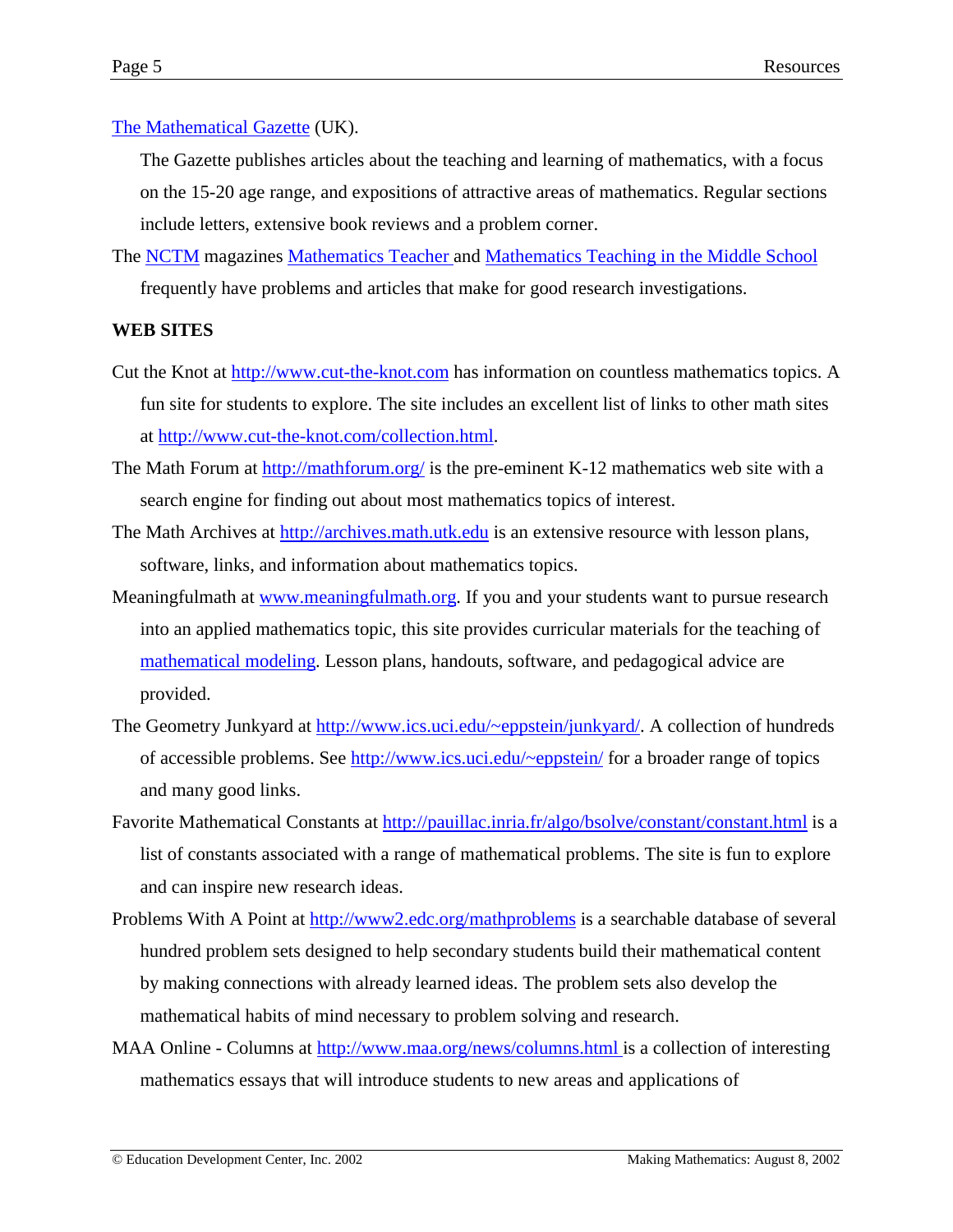mathematics. For example, students looking for new project ideas might be inspired by Ivars Peterson's essays at [http://www.maa.org/mathland/mathland\\_archives.html.](http://www.maa.org/mathland/mathland_archives.html)

- Eric Weisstein's World of Mathematics at [http://mathworld.wolfram.com.](http://mathworld.wolfram.com/) An impressive encyclopedia with over 10,000 definitions and descriptions. Another fun site to explore either randomly or with purpose.
- Sloane's On-line Encyclopedia of Integer Sequences at [http://www.research.att.com:80/~njas/sequences/](http://www.research.att.com/~njas/sequences/) is a helpful tool when research produces a numeric pattern that a student cannot identify.
- The MacTutor Math History Archive at <http://www-groups.dcs.st-and.ac.uk/~history/index.html> has over 1000 bibliographies of mathematicians ([http://www-groups.dcs.st](http://www-groups.dcs.st-and.ac.uk/~history/BiogIndex.html)[and.ac.uk/~history/BiogIndex.html\)](http://www-groups.dcs.st-and.ac.uk/~history/BiogIndex.html), a collection of essays on historical topics in mathematics ([http://www-groups.dcs.st-and.ac.uk/~history/Indexes/HistoryTopics.html\)](http://www-groups.dcs.st-and.ac.uk/~history/Indexes/HistoryTopics.html), The Famous Curves Index ([http://www-groups.dcs.st-and.ac.uk/~history/Curves/Curves.html\)](http://www-groups.dcs.st-and.ac.uk/~history/Curves/Curves.html), The Famous Curves Applet Index of interactive graphs ([http://www-groups.dcs.st](http://www-groups.dcs.st-and.ac.uk/~history/Java/index.html)[and.ac.uk/~history/Java/index.html\)](http://www-groups.dcs.st-and.ac.uk/~history/Java/index.html), and even Maps of Mathematicians' Birthplaces [\(http://www-groups.dcs.st-and.ac.uk/~history/BirthplaceMaps/MapIndex.html\)](http://www-groups.dcs.st-and.ac.uk/~history/BirthplaceMaps/MapIndex.html).
- Biographies of Women Mathematicians at

[http://www.agnesscott.edu/lriddle/women/women.htm.](http://www.agnesscott.edu/lriddle/women/women.htm)

- Academic Press Dictionary of Science and Technology: Mathematics & Computers at [http://www.harcourt.com/dictionary/browse/math.html.](http://www.harcourt.com/dictionary/browse/math.html) See, in particular, the mathematics information at<http://www.harcourt.com/dictionary/browse/19/>and the statistics entries at [http://www.harcourt.com/dictionary/browse/76/.](http://www.harcourt.com/dictionary/browse/76/)
- Math Pages at <http://www.mathpages.com/>is an organized reference on a range of sophisticated mathematics problems.
- Joseph Malkevitch's list of Mathematics Research Projects at

[http://www.york.cuny.edu/~wu/jm/.](http://www.york.cuny.edu/~wu/jm/)

- Paper Pool Game at [http://Illuminations.nctm.org/imath/6-8/pooltable/pool1.html.](http://illuminations.nctm.org/imath/6-8/pooltable/pool1.html) An introductory investigation with teacher notes, follow-up questions, and tips on organizing the investigation.
- The Dynamical Systems and Technology Project at [http://math.bu.edu/DYSYS/.](http://math.bu.edu/DYSYS/) A thorough resource for your students who are curious about fractals and chaos.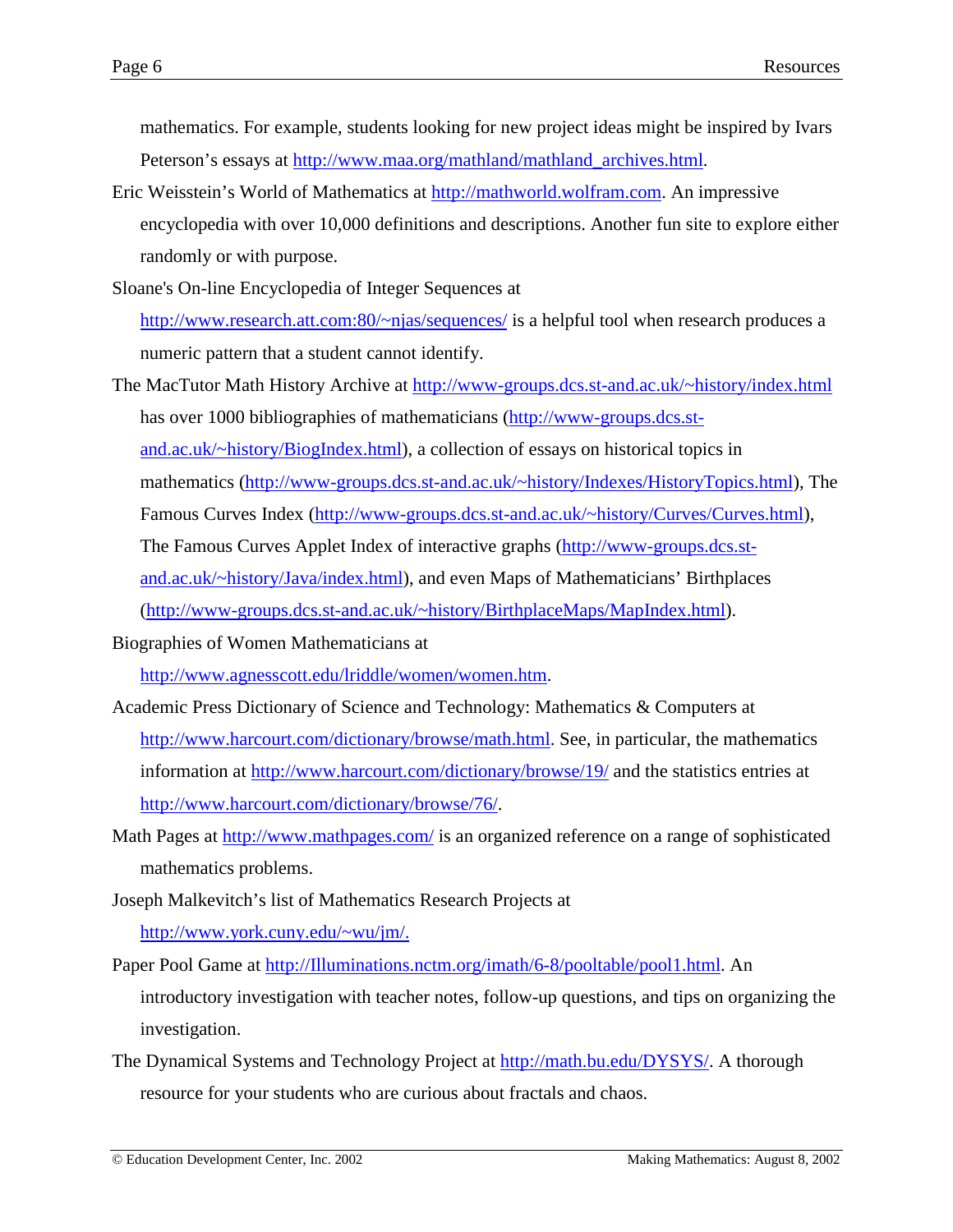- Math Book Collection at [http://cdl.library.cornell.edu/cdl-math-browse.html.](http://cdl.library.cornell.edu/cdl-math-browse.html) A collection of scanned mathematics books from the nineteenth and early twentieth centuries.
- Coping With Math Anxiety at [http://www.mathacademy.com/pr/minitext/anxiety/index.asp.](http://www.mathacademy.com/pr/minitext/anxiety/index.asp) An introduction to the issues associated with math anxiety.
- Mathematrix at [http://www.geocities.com/CapeCanaveral/Hangar/7773/index.html.](http://www.geocities.com/CapeCanaveral/Hangar/7773/index.html) Recreational mathematics topics and quotes.
- Mudd Math Fun Facts at [http://www.math.hmc.edu/funfacts/.](http://www.math.hmc.edu/funfacts/) Quick snippets designed to pique your students' curiosities.
- Mathematics Pronunciation Guide at [http://waukesha.uwc.edu/mat/kkromare/main.html.](http://waukesha.uwc.edu/mat/kkromare/main.html) Try this site if you want help pronouncing unfamiliar mathematics terms.

#### **INFORMATION LETTER**

If you are going to make research a part of a course, an entire course, or an extracurricular activity, you may want to let parents know about your plans and how their children will benefit from them. You may also need to explain the same to school administrators. Feel free to use some, or all, of the following sample letter and to modify the content to your circumstances (send your letters to dmrs@edc.org and we will share them with other teachers):